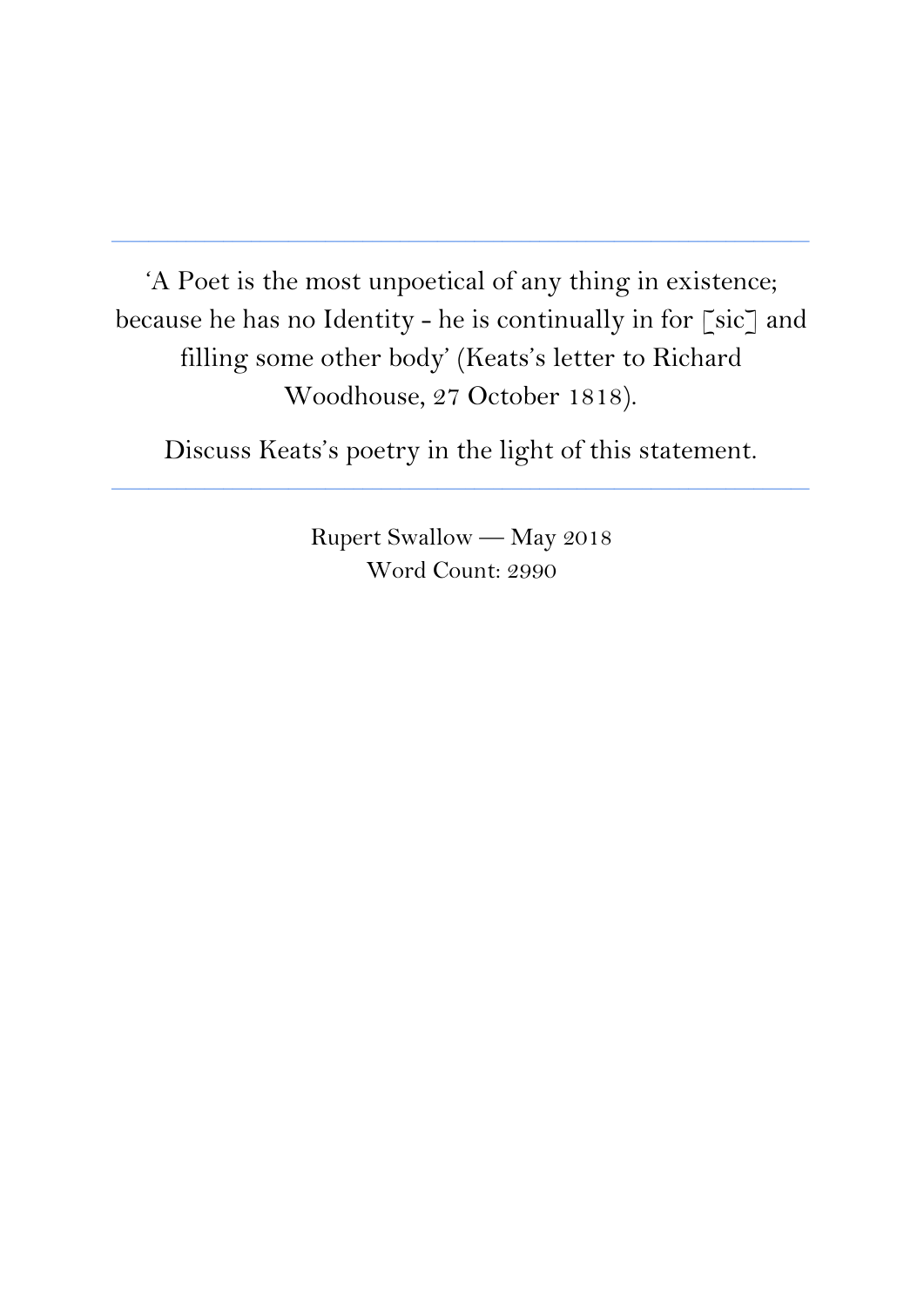O fret not after knowledge — I have none And yet my song comes native with the warmth<sup>1</sup>

Keats's statement — 'A Poet is the most unpoetical of any thing in existence; because he has no identity - he is continually in for [sic] and filling some other body<sup>,2</sup> — espouses two conceptions of the poet. Firstly, the poet themself is an unsuitable poetic subject and, more pertinently to Keats's poetic process, that the poet's lack of identity affords them the negative capability to create poesy.<sup>3</sup> The poet's rejection of essentialist certainties and consequently the multifarious states which they, lacking an identity themselves, can momentarily assume allows for close imaginative engagement with their subject matter and creates the notable intensity and semantic richness of Keats's poetry. However, this lack of identity simultaneously allows the poet to flit between different subjects moment by moment.<sup>4</sup> Within Keats's own poetry such fervent embrace of ambiguities led perhaps to the failure of *Hyperion. A Fragment* (henceforth *Hyperion*); 'Apollo only becomes the god of poetry by complete and painful knowledge<sup>'</sup> and his passivity during his apotheosis shows the loss of his ability to identify sympathetically with his subject matter, and hence his failure as a model of Keats's identity-less 'camelion poet'. $\degree$  The poem's fragmentary nature may even be seen as a result of this impasse; unable to accept the implications of this state of

<sup>1</sup> John Keats, 'To John Hamilton Reynolds', 19th February 1818, *John Keats: Selected Letters*, John Barnard, ed. (London: Penguin, 2014), p.117. All further references to Keats's letters will be taken from this edition, referred to as *KL*.

<sup>&</sup>lt;sup>2</sup> 'To Richard Woodhouse', 27th October 1818, *KL*, p.263. Although Keats never explicitly constructs one, from the scattered and unsubstantiated musings in his letters critics have derived a fairly unified aesthetic theory centred around the creations of the visionary imagination and yet which does not wholly neglect the physical realm. The ideas underpinning negative capability and the chameleon poet, developed between the period of November 1817 and November 1818 and discussed below, are echoed throughout his writings. For example Keats writes that happiness 'can only befall those who delight in sensation, rather than hunger [...] after truth'. 'To Benjamin Bailey', 22nd November 1817, *KL*, p.70.

<sup>3</sup> *KL*, p.263.

<sup>4</sup> This propensity to associate with a multiplicity of subject matter is perhaps the reason Keats has been so variously interpreted over the last two centuries. See Jack Stillinger, 'Multiple Readers, Multiple Texts, Multiple Keats', *The Journal of English and Germanic Philology 96.4* (1997): 545-566.

<sup>5</sup> Robert Gittings, *John Keats* (London: Heinemann, 1968), p.297.

<sup>6</sup> *KL*, p.263.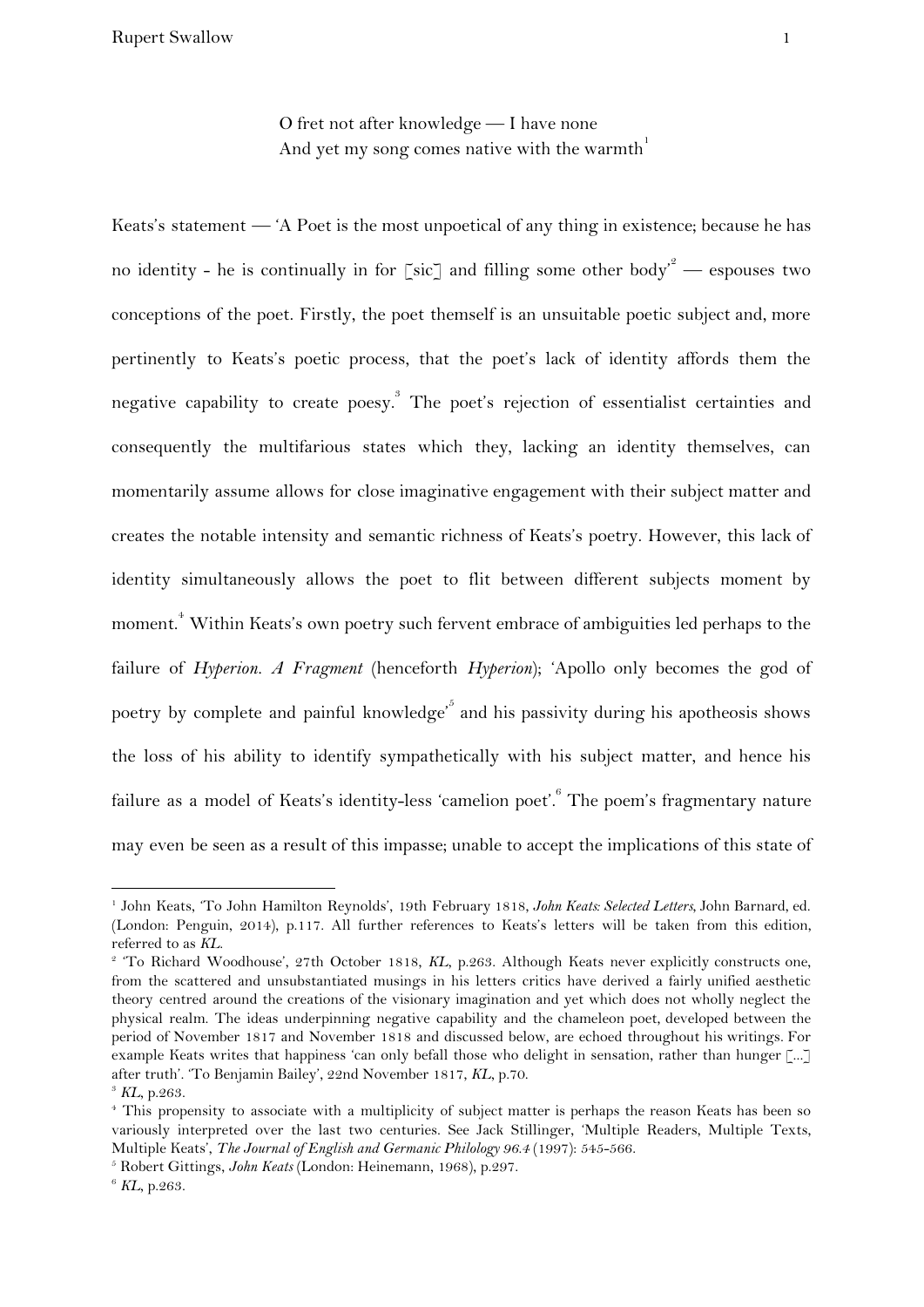affairs, Keats ceases to write the poem. In doing so he exemplifies the importance of the 'camelion poet<sup> $\bar{t}$ </sup> to his creative process.

\*

Remarkably, both aspects of the 'unpoetical' poet are explicitly juxtaposed in Keats's famous 'negative capability' letter to his brothers, written around 27th December 1817. $^{\text{8}}$ The subject changes with all the alacrity of a Lamia; one moment 'vermillion-spotted', the next 'golden, green, and blue' (*Lamia*, l.48), and yet the tenor of Keats's thought in this letter remains throughout a constant 'dazzling hue'  $(Lamia, 1.47)$ <sup>9</sup> Initially describing Kean's *Richard III* Keats goes on to mention that he 'dined with Horace Smith & met his two brothers with Hill & Kingston & one Du Bois' some days later.<sup>10</sup> Dismissing these members of literary London — 'they are all alike'<sup>11</sup> — he writes: 'They talked of Kean & his low company — Would I were with that company instead of yours said I to myself!<sup> $12$ </sup> While his verse employs the rhetoric of the visionary imagination — 'There was a painful change, that nigh expelled/ The blisses of her dream so pure and deep.' (*The Eve of St. Agnes*, ll.300-1) — Keats, the poet, characterises himself as unpoetical in the first sense; he is, in the words of one reviewer, the 'meanest, the filthiest, and the most vulgar of our Cockney poetasters [...] an uneducated and flimsy stripling',<sup>13</sup> more at home with the 'humour' of Kean than the 'wit' of the Hunt circle.<sup>14</sup>

<sup>14</sup> *KL,* p.79.

<sup>7</sup> *KL*, p.263.

<sup>8</sup> 'To George and Tom Keats', 21st-27th December 1817, *KL*, p.77-80.

<sup>9</sup> John Keats, *Lamia*, *John Keats: Selected Poems*, John Barnard, ed. (London: Penguin, 2007), p.200. All further references to Keats's poetry will be taken from this edition.

<sup>10</sup> *KL,* p.79.

<sup>11</sup> *Ibid.*

<sup>12</sup> *Ibid.*

<sup>13</sup> 'Review signed Z', *Blackwood's Edinburgh Magazine* (August 1818), iii, pp.519-24. Quoted in *Keats: the Critical Heritage*, G.M. Matthews, ed. (London: Routledge & Kegan Paul, 1971), p.99-101. Other reviewers were equally scathing. See for instance John Wilson Croker, 'Review of Keats's *Endymion'*, *Quarterly Review 19* (April 1818): 204-8.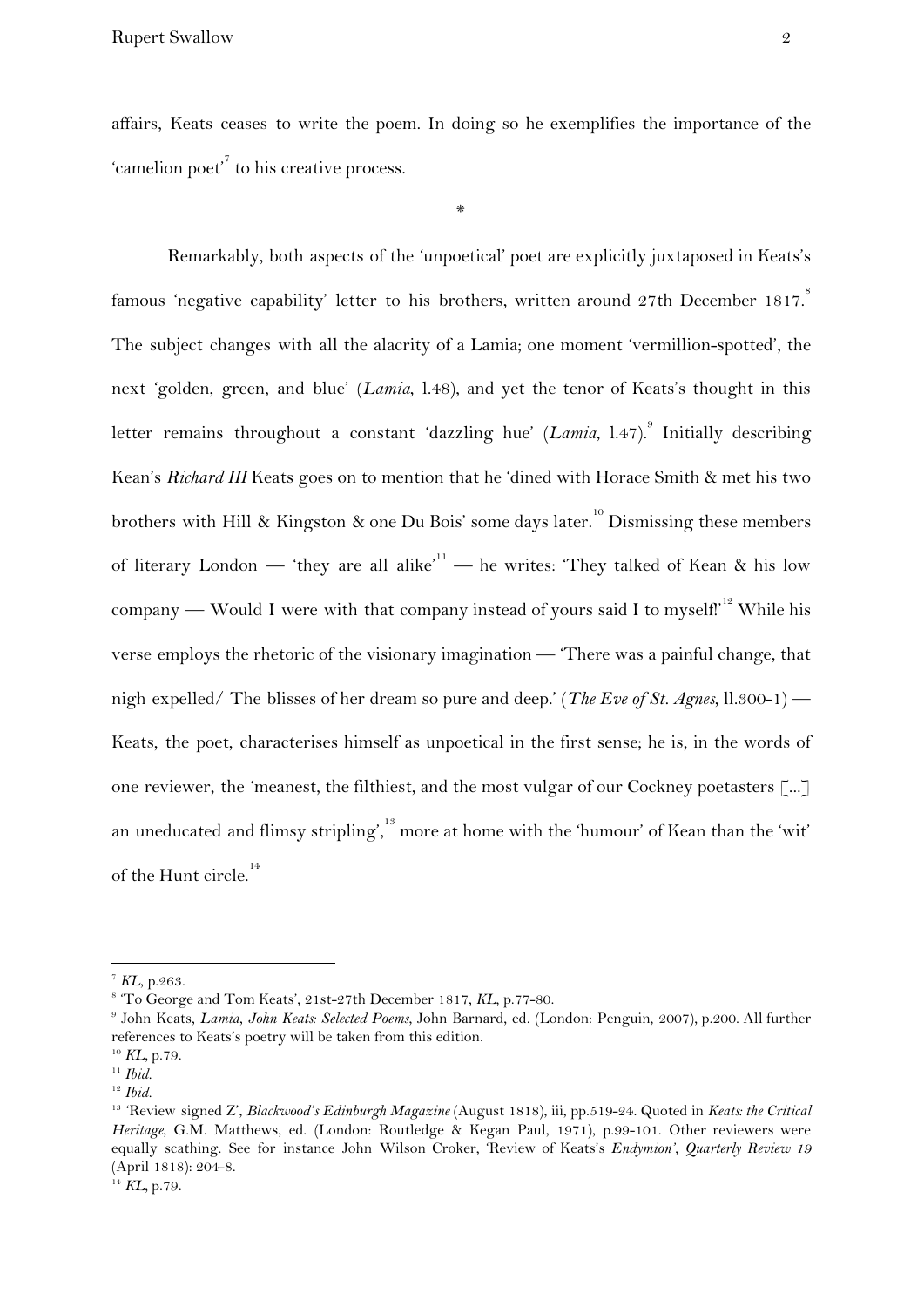After discussing this dinner, the letter moves on to a conversation Keats had with Brown and Dilke while walking back from the Christmas Pantomime a few days later. At this moment 'several things dovetailed in [Keats's] mind'<sup>15</sup> and he describes the quality of 'Negative Capability'<sup>16</sup> central to his poetic musings around this time.<sup>17</sup> For Keats the key to the 'poetical Character', <sup>18</sup> the quality that goes to 'form a Man of Achievement', <sup>19</sup> is the ability to remain 'in uncertainties, Mysteries, doubts, without any irritable reaching after fact or reason'. Similarly the conception of the 'camelion poet', who 'has no self [...] is everything and nothing [...] has no character', which Keats describes to Woodhouse almost a year later imagines the poet as a figure suffused with this quality of negative capability.<sup>22</sup>

As Germaine Greer often remarks with respect to feminism, to define something is to limit it. Keats's 'camelion poet', seen in opposition to the 'Wordsworthian or egotistical sublime<sup>,  $24$ </sup> and the 'virtuous philosopher' of empirical knowledge, resists definition.<sup>25</sup> The poet is instead characterised by their ability to enter imaginatively into a multitude of possible states and be equally at ease with any of them. Paradoxically then, the lack of knowledge, which negative capability presupposes, leads not to an emptiness in the poet. Rather Keats, in this letter to Woodhouse presents, an anti-essentialist dramatisation of the

<sup>20</sup> *Ibid.*

- <sup>22</sup> *KL*, p.262.
- <sup>23</sup> *KL*, p.263.
- <sup>24</sup> *KL*, p.262.

<sup>15</sup> *Ibid.*

<sup>16</sup> *Ibid.*

<sup>&</sup>lt;sup>17</sup> See for instance 'To Benjamin Bailey', 22nd November 1817, *KL*, pp.69-72.

<sup>18</sup> *KL*, p.262.

<sup>19</sup> *KL*, p.79.

<sup>21</sup> *KL*, p.263.

<sup>&</sup>lt;sup>25</sup> KL, p.262. He was later to write similarly: 'Do not all charms fly/ At the mere touch of cold philosophy?' [...] Philosophy will clip an Angel's wings,/ Conquer all mysteries by rule and line,/ Empty the haunted air, and gnomed mine —/ Unweave a rainbow' (*Lamia*, *ll.229-37*).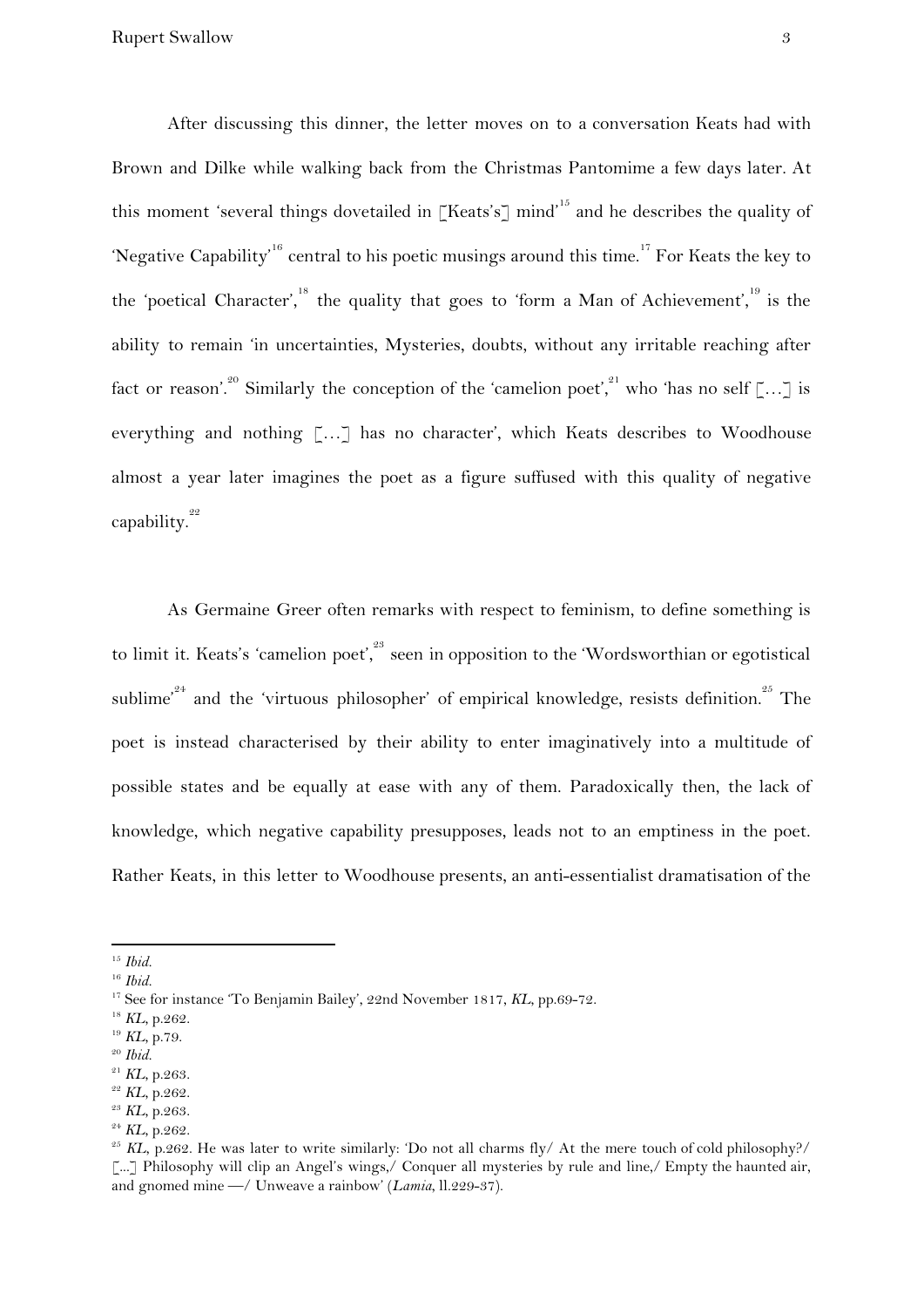burgeoning creative mind.<sup>26</sup> In a similar vein, and seemingly anticipating deconstructive intimations of the impossibility of definitive interpretation, Keats writes: 'I have an idea that a Man might pass a very pleasant life in this manner — let him [...] read a certain page of full poesy  $\left[\dots\right]$  until it becomes stale — but when will it do so? Never'.<sup>27</sup> Aware of the semantic multiplicity of language and the restrictiveness of definitions implied by empirical knowledge, the poet actively enters into the identities of all around them and their experiences and so produces poetry replete with an 'excess of textual meaning'.<sup>28</sup>

\*

A major effect of the diminution of personal identity consequent to the state of negative capability is that it affords the poet, 'filling some other body', sympathetic identification with their subject matter.<sup>29</sup> Such effects can be felt both in Keats's use of form and in his easy interchange of perspectives; Garrett Stewart writes that 'vowels are for Keats a passion, consonants an ecstasy, syntax a life force' and Keats's manipulation of form and lexical devices work symbiotically with his poetry's easy interchange of perspectives, this interchange itself engendered by the state of negative capability.<sup>30</sup>

Assonance is for instance notably employed to great and varied effects throughout his oeuvre. One might for example select the line 'What leaf-fring'd legend haunts about thy shape' ('Ode on a Grecian Urn', l.5) from a plethora of possibilities to show how melodious

<sup>&</sup>lt;sup>26</sup> "Essentialism conceives the referent of the name as if it were the referent of a definition." [...] The essentialist conceives of reality as preexisting the act of phrasing and assumes the primacy of the definitional regimen.' Keats, by contrast, assumes that the mind itself has no essential qualities, but rather takes on the qualities it perceives through its sensations. Sedgwick, Peter, and Alessandra Tanesini, 'Lyotard and Kripke: Essentialisms in Dispute', *American Philosophical Quarterly 32.3* (1995): 275.

<sup>27</sup> *KL*, p.115.

<sup>&</sup>lt;sup>28</sup> Stillinger, 'Multiple Readers, Multiple Texts, Multiple Keats', p.555.

<sup>29</sup> *KL*, p.263.

<sup>30</sup> Garrett Stewart, 'Keats and Language', *The Cambridge Companion to Keats*, Susan J. Wolfson, ed. (Cambridge: Cambridge University Press, 2001), p.135.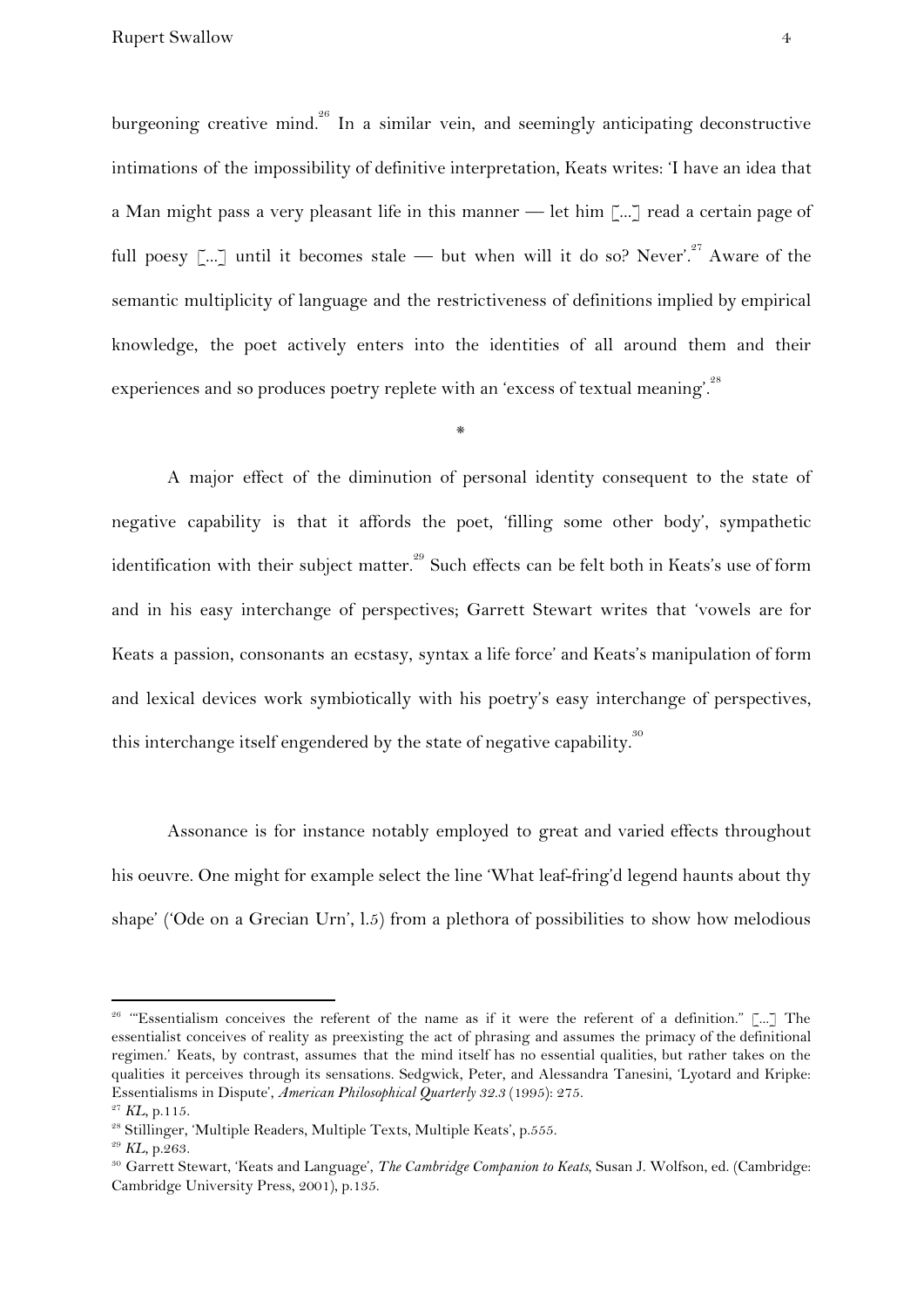vowels, interlacing with bilabial and palato-alveolar fricatives — 'leaf-fring'd legend' conjure in this case the bucolic tranquility of the 'flowery tale' ('Grecian Urn', l.4) depicted on the urn. By contrast, as the long, melodious 'a's become short, flitting 'i's in the final line of 'To Autumn' — 'And gathering swallows twitter in the skies.' ('To Autumn', l.34) — the sense of intransigence developed throughout the poem receives its most delicate enunciation.

Similarly, Keats's ability to imaginatively enter into a variety of subject positions creates poetry suffused with wry humour, as well as emotional affect. For instance, the zeugma in the climactic closing moments of *Lamia* — 'Lycius' arms were empty of delight,/ As were his limbs of life, from that same night' (*Lamia*, ll.307-8) — focalises on Lycius's personal experience of lost love in the first clause, line 307, before withdrawing into the distance of historical narrative in line 308. In doing so the lines ironically question the authenticity of 'Lycius' delight' by their syntax's implicit, incongruous comparison between it and death.

Such effects are also present in Keats's earlier poetry. In the sonnet 'On the Sea' (April 1817) the focus on the general state of the natural process in the first quatrain shifts to the specific image of the 'very smallest shell' ('On the Sea', l.6) in the second, and, in the sestet, the poem finally focalises on the state of the solitary observer. The expansively general opening lines — 'It keeps eternal whisperings around/ Desolate shores'  $(11.1-2)$  similarly display Keats's sympathetic use of form. The use of plurals — 'whisperings' and 'shores' — and the third-person pronoun in these opening lines provide a despecified evocation of the endlessly repeating process of the waves. The notable sibilance of 'keeps …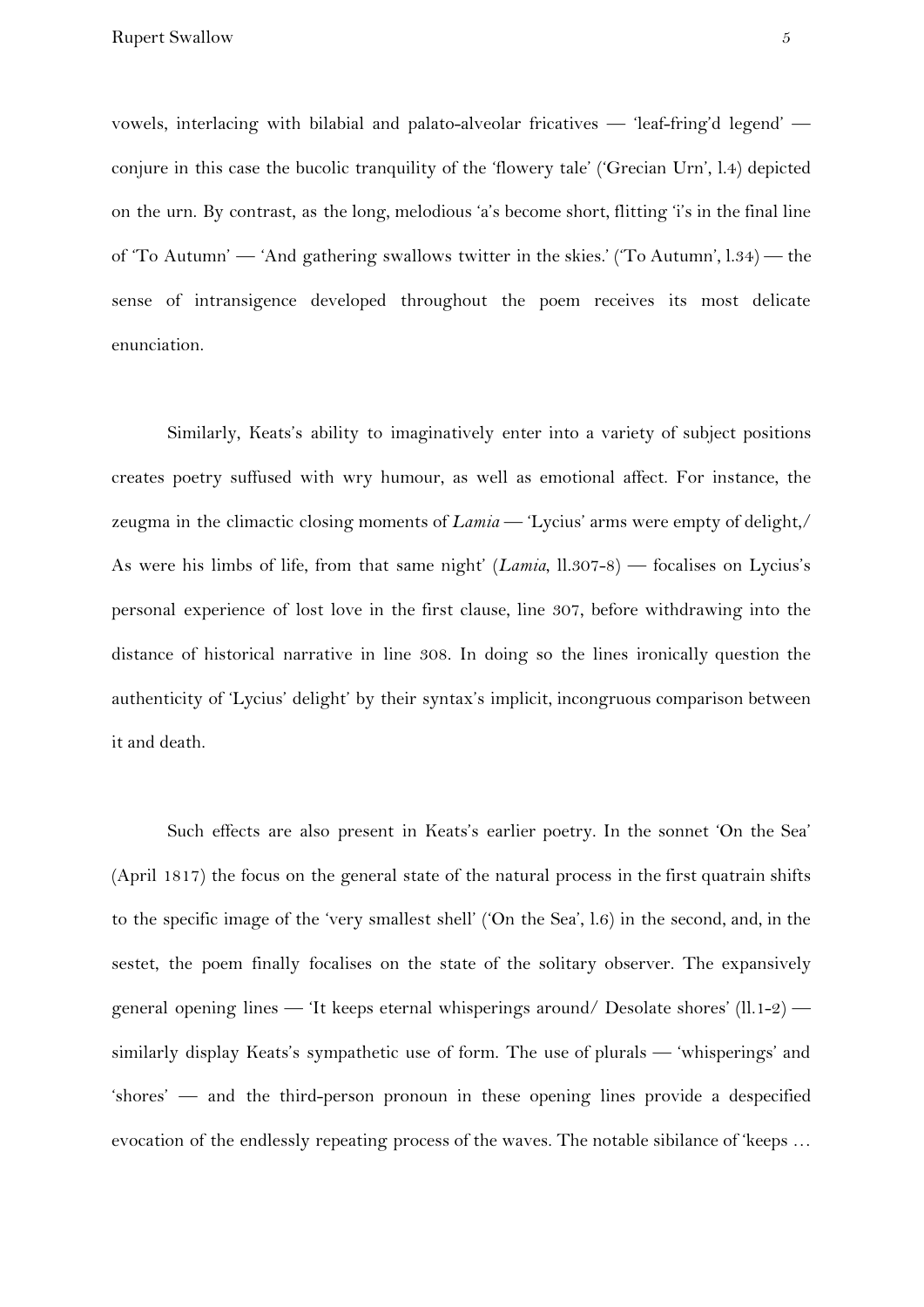whisperings ... Desolate shores' and the shift from 'e' sounds — 'keeps eternal' — to 'i' sounds — 'whisperings' — on the stressed beats of the iambic feet captures the inward rush and collapse of the waves on the shore. The consequent return of the waves into the sea, marked by the word 'around', the first line's fluvial enjambment into the second, and the returning assonant modulation to 'e' sounds — 'Desolate shores' — focalises upon the process of the sea's action, implicitly evoking its tidal surges. Such interplay of 'e' and 'i' vowel sounds continues throughout the poem — 'mighty swell … 'tis in such gentle temper … Winds of Heaven' (ll.2-8) — sonically providing a continuous suggestion of change and process.

Likewise, in the specific image of the 'very smallest shell' (l.6) Keats juxtaposes the sea's alternatingly benevolent and destructive sides. The phrase itself requires delicate enunciation, consequently evoking the transience of the shell's state of rest and its fragility in comparison to the strident stresses on 'the Winds of Heaven' (l.8) which placed it there.

Furthermore, in the sestet the urban 'din/ Of towns and cities'<sup>31</sup> enters the *locus amoenus* which the octave initially establishes. Crucially the experience of 'uproar rude' (l.11) is imagined from the perspective of an individual observer of this seascape, rather than the ahistorical narrative viewpoint of the octave. The contrast is particularly marked as the stasis of the observer — 'Sit ye near some old cavern's mouth and brood'  $(1.13)$  — is at odds with the dynamism of the sea.

<sup>31</sup> William Wordsworth, 'Lines Composed a Few Miles above Tintern Abbey', ll.26-7, *The Norton Anthology of English Literature: Volume D, The Romantic Period*, 9th Edition, Julia Reidhead, ed. (New York: W. W. Norton and Company, 2012).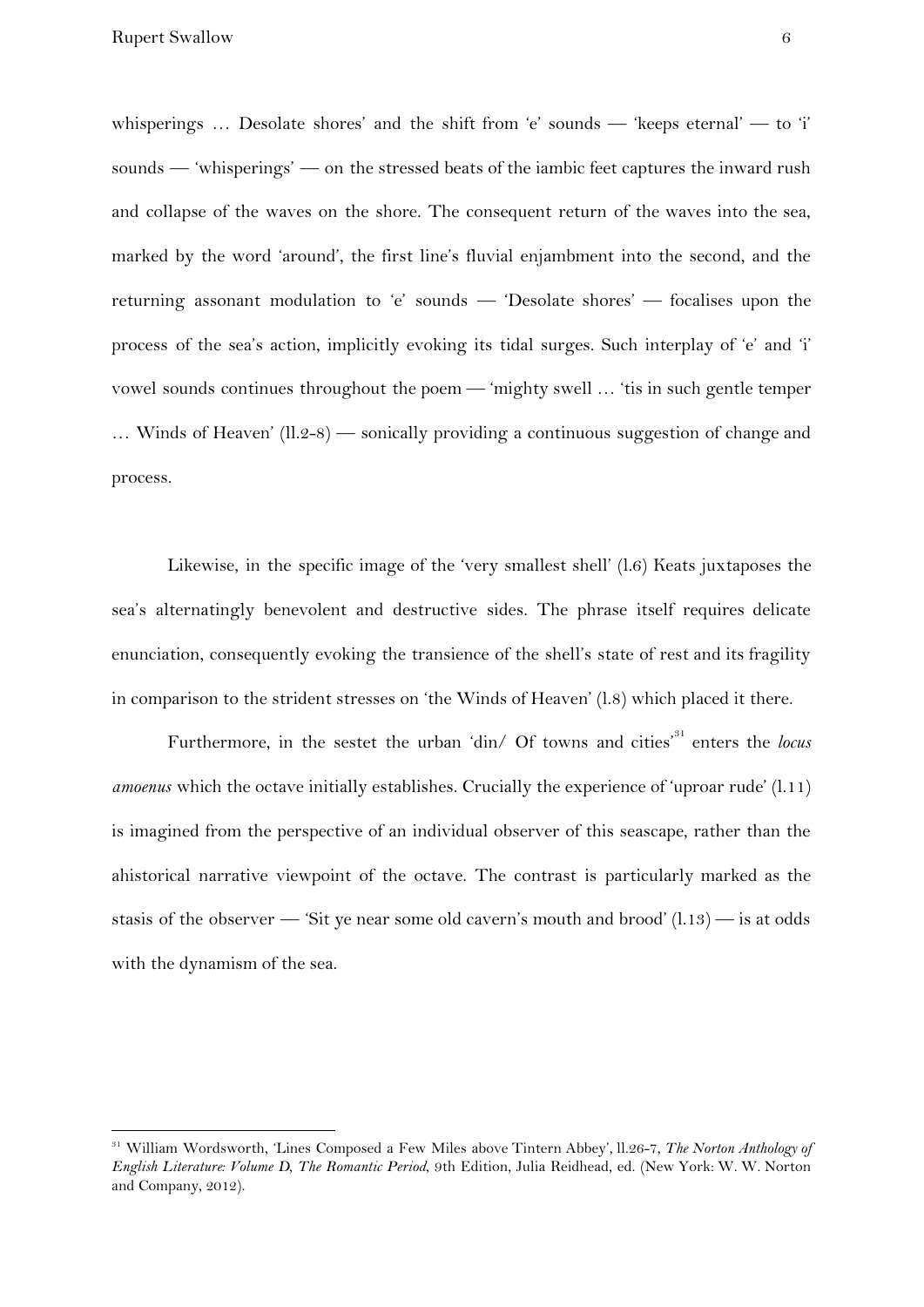In the sonnet's juxtaposed focal points Keats again exemplifies the benefits of 'filling some other body'. Perhaps exemplifying the poet's lack of identity, the narrative voice does not itself intrude upon the scene; the only moment which signifies its presence is when the observer is addressed — 'Oh ye!' (l.9) — which both marks the sonnet's turn and establishes a distance between poetic voice and addressee, who may be the observer, the reader, or both. Keats thus subtly and imaginatively enters into the situation of the solitary observer, imagined in the poem's final image as starting suddenly from their contemplation 'as if the sea nymphs quired' (l.14), while simultaneously establishing a degree of narrative distance.<sup>32</sup> '[Filling] some other body', Keats's sonnet changes focal points as fluidly as its metre evocatively echoes the action of its subject, the sea.

\*

Moreover, although the poet's lack of identity was first given poetic voice in the verse fragment 'Where's the Poet?', the idea receives its most extended and dramatic treatment in *Hyperion*. Representing his most sustained attempt to fulfill his *cursus poeticus* in epic, Keats, passing

> 'the realm [...] Of Flora, and old Pan [...] for a nobler life, Where [he] may find the agonies, the strife Of human hearts' (*Sleep and Poetry*, ll.101-25)

, shows the importance to his creative process that the poet 'has no Identity' and 'is continually in for [sic] and filling some other body'.<sup>33</sup> Sperry notes that the 'treatment of

<sup>32</sup> Similar perspectival effects in *The Eve of St. Agnes* have been noted and commented on at great length, particularly with reference to the bedroom scene and the contrasting viewpoints of 'Young Porphyro [...] gazing on that bed' (*St. Agnes*, l.197) and of the 'warm gules on Madeline's fair breast' (*St. Agnes*, l.218) which implicitly assert her perspective. Depending on how these moments are interpreted the poem may be by turns a paean of masculine voyeurism or a deconstruction of traditional roles of masculinity. See particularly Jack Stillinger, 'The Hoodwinking of Madeline: Scepticism in *The Eve of St. Agne*s', *Studies in Philology 58.3* (1961): 533-555; Earl Reeves Wasserman, *The Finer Tone: Keats' Major Poems* (Baltimore: Johns Hopkins Press, 1967); Stuart M. Sperry, *Keats the Poet* (Princeton: Princeton University Press, 1973).

<sup>33</sup> *KL*, p.263.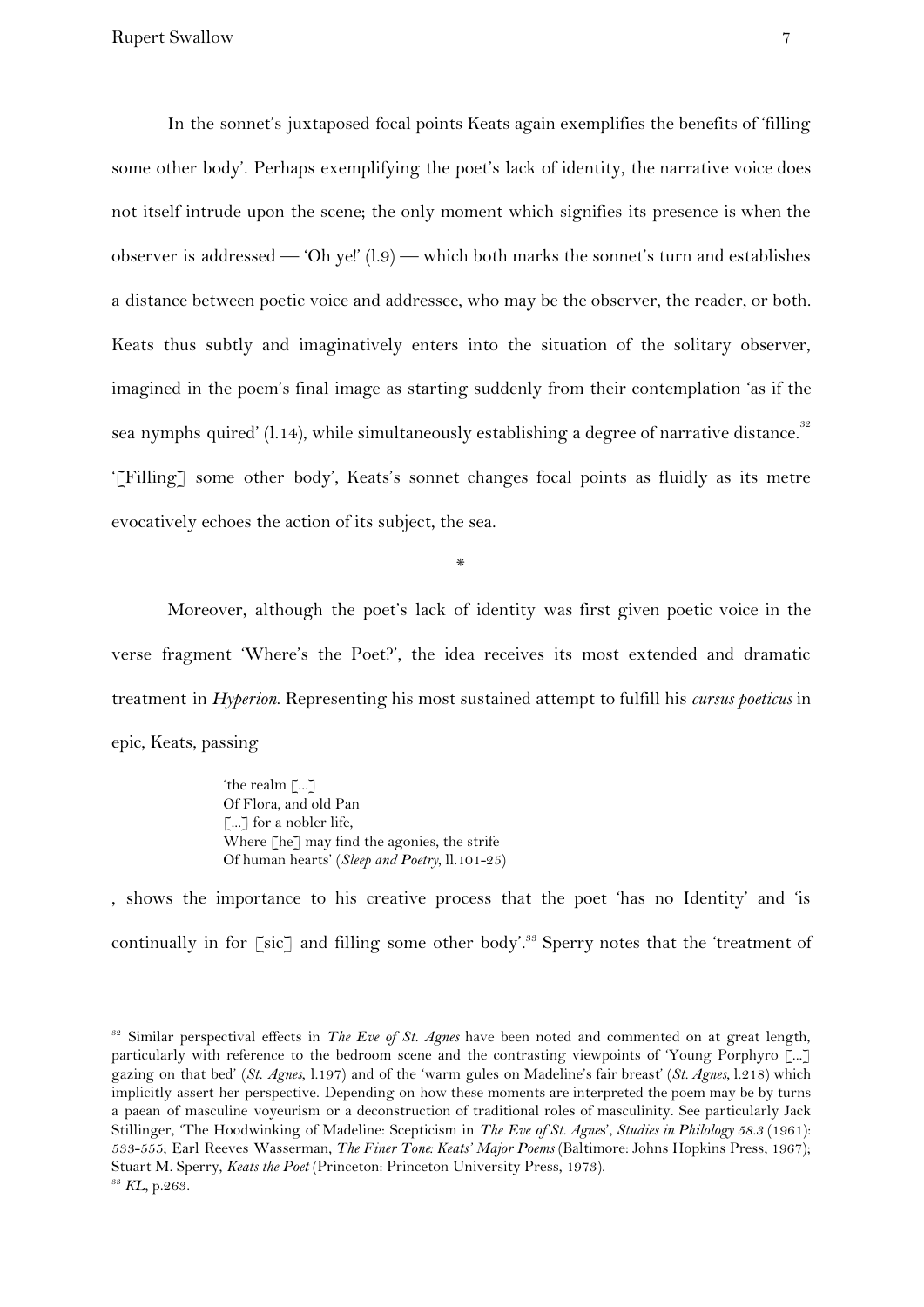the fable of the fallen Titans and the emergence of a new race of gods represents [Keats's] attempt to  $\left[\ldots\right]$  dramatise competing ideas of the poetic character and method'.<sup>34</sup> Gittings similarly describes how Keats 'put into Apollo all his own confused search for and part-achievement of a wider knowledge';  $35$  initially 'a poet of the Keatsian nature', Apollo succeeds to a state of experience in his transformation.<sup>36</sup> Apollo, before and after his apotheosis, thus embodies two conceptions of the poet. The first state is the 'fearless yet [...] aching ignorance' (*Hyperion*, III.106-7) of negative capability and the second of 'knowledge enormous' (*Hyperion*, III.113). The failure of the first *Hyperion* is that its climax, Apollo's apotheosis, is at odds with this first conception of the poet which Keats is so wedded to. Apollo's transformation, over as soon as it is effected, might thus be read as an allegory of Keats's own poetic development.

As with *Hyperion*, in his letters Keats similarly dramatises his own confusion relating to this question of knowledge. In a letter of February 1818, whilst in the midst of composing *Hyperion*, he writes 'I have come to the resolution never to write for the sake of writing, or making a poem, but from running over with any little knowledge and experience which many years of reflection may perhaps give me — otherwise I will be dumb.<sup>37</sup> However, Keats does not keep 'even remotely'<sup>38</sup> to this decision, perhaps exemplifying the importance of 'uncertainties, mysteries, doubts' in his poetic process.<sup>39</sup>

<sup>34</sup> Sperry, p.155.

<sup>35</sup> Gittings, p.297.

<sup>36</sup> *Ibid*.

<sup>&</sup>lt;sup>37</sup> Keats, quoted in Gittings, p.294.

<sup>38</sup> Gittings, p.294.

<sup>39</sup> *KL*, p.79.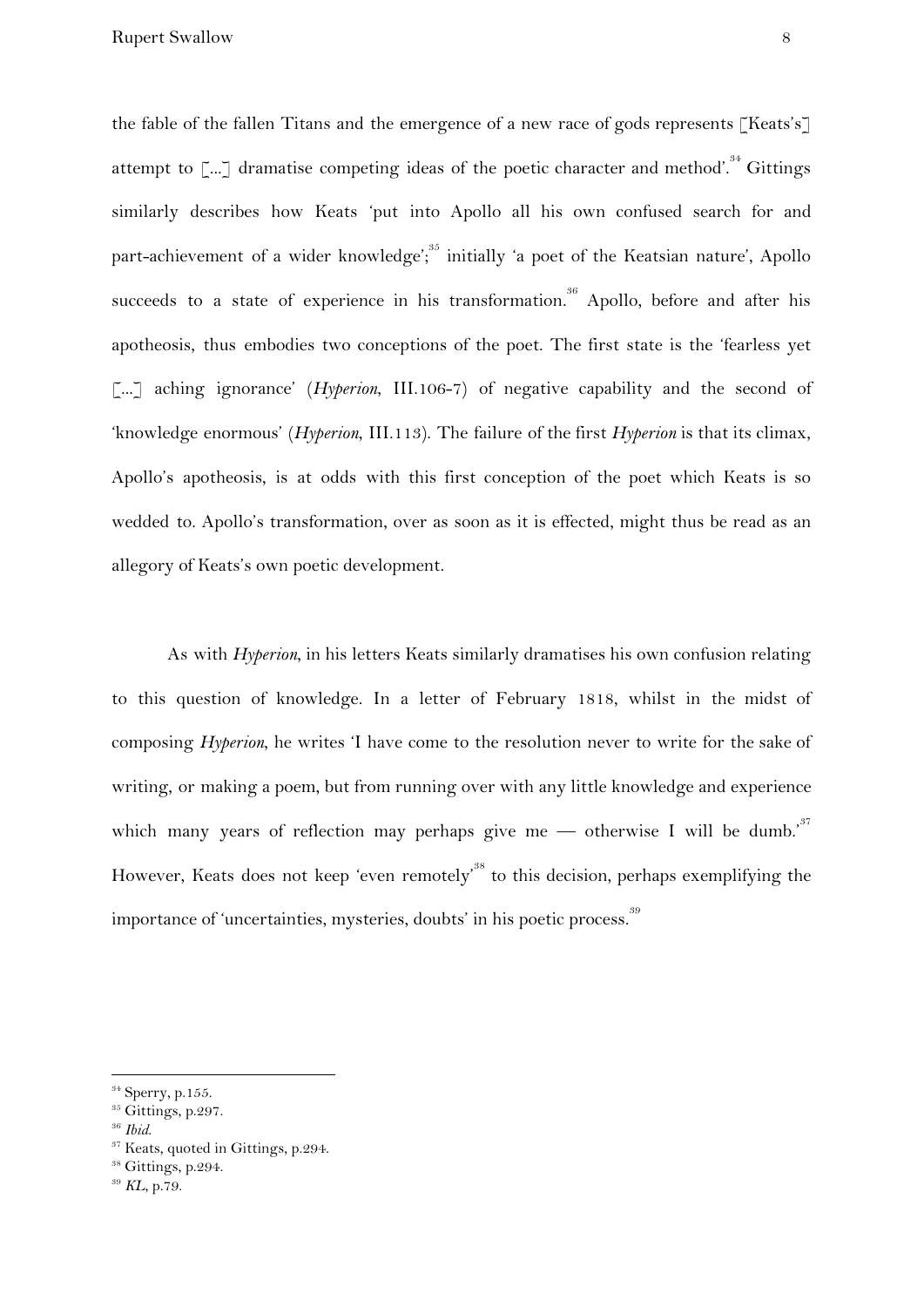Before his ascension, the mortal Apollo's mind is at rest — 'I here idle listen on the shores/ In fearless yet in aching ignorance' (*Hyperion*, III.106-7) — subject to the 'delicious diligent indolence' $^{40}$  which was a Keats family trait. Essentially characterless Apollo is yet able to identify imaginatively with the profusion of sensations, experiences and interpretations surrounding him.<sup>41</sup>

> Goddess benign, point forth some unknown thing: […] stars by thousands! Point me […] To any one particular beauteous star, And I will flit *into* it with my lyre, And make its silvery splendour pant with bliss. (*Hyperion*, III.95-102, my emphasis)

Leaving aside the somewhat overbearing luxuriance of phrases such as 'silvery splendour' which recall the earlier florid idiom of *Endymion* for which Keats was so lambasted in *Blackwood* and *The Examiner*, this passage exemplifies Apollo's ability, pre-deification, to enter actively 'into' his, any, subject matter. He does so in just the same manner as Keats himself, who for instance writes that 'The setting sun will always set me to rights — or if a sparrow come before my window I take part in its existence and pick about the gravel.<sup> $42$ </sup> Apollo's negative capability allows for his easy interchange of perspectives and, inspired not by knowledge but a simple appreciation of his subject's intrinsic qualities, he creates poesy that '[pants] with bliss'.

However, in his apotheosis, Apollo leaves the state of negative capability which earlier produced the

> 'blissful golden melody [...] the rapturous hurried notes That fell, one after one, yet all at once Like pearl beads dropping sudden from their string' (*Hyperion*, II.280-4)

<sup>40</sup> *KL*, p.115.

<sup>&</sup>lt;sup>41</sup> 'Mrs Abbey was saying the Keatses were ever indolent — that they would ever be so and that it was born in them — Well whispered Fanny to me, If it is born in us how can we help it'. 'To George and Tom Keats', 5th January 1818, *KL*, p.83.

<sup>42</sup> 'To Benjamin Bailey', 22nd November 1817, *KL*, p.72.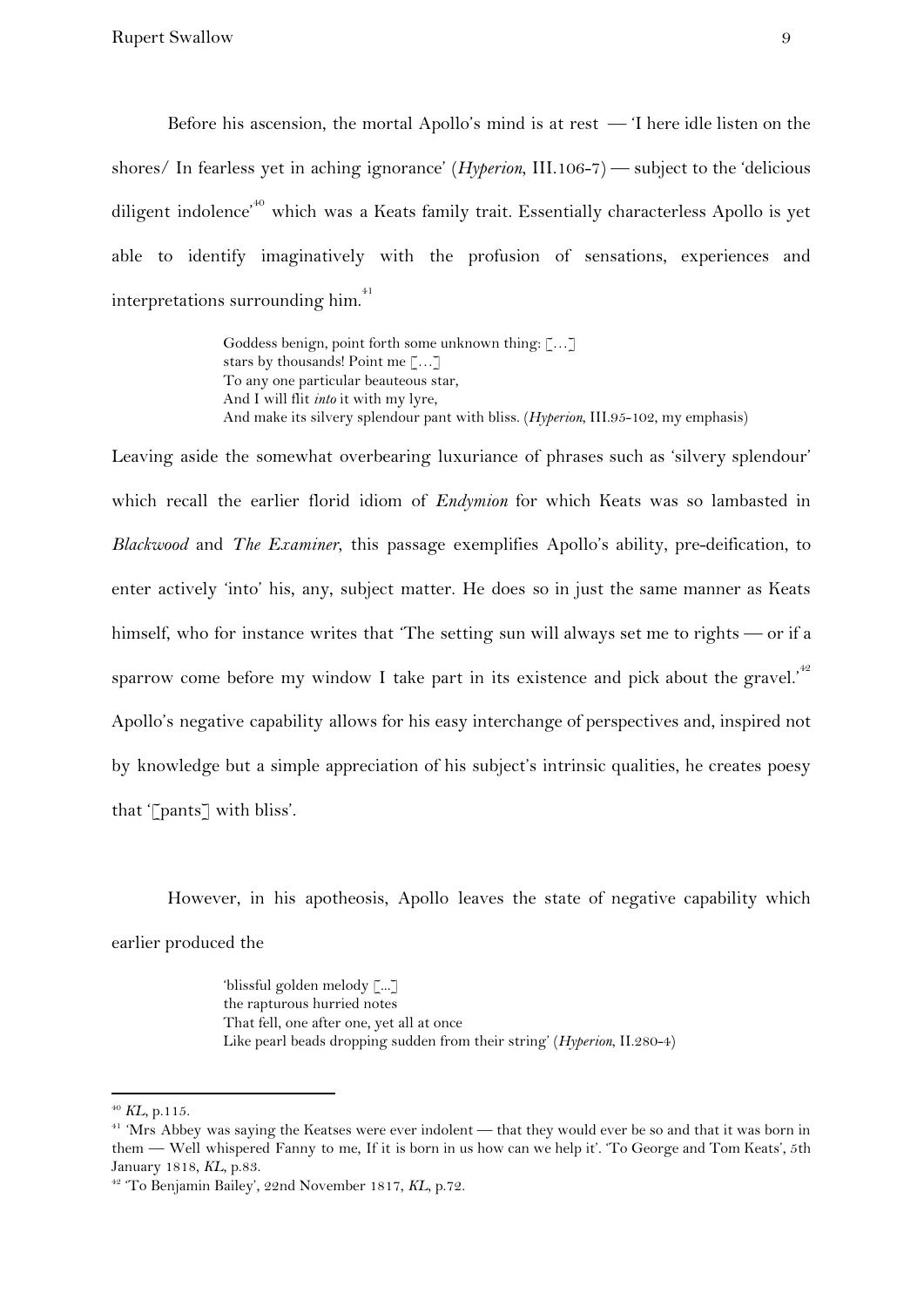whose beauty so startles and horrifies Clymene. Contrastingly with his earlier active statement 'I will flit into it with my lyre', Apollo's beatification begins with him noticing that

> Knowledge enormous *makes* a God *of me*. [...] Creations and destroyings, all at once Pour *into* the wide hollows of my brain, And *deify me* … (*Hyperion*, III.113-8, my emphasis)

Apollo becomes a receptacle 'into' which 'knowledge enormous' flows. The repeated 'into' shows the change from his previous, active state of poetic creation, to his new, passive state of knowledge. Such passivity, arguably stemming from *Hyperion*'s unresolved 'tension between ambition and static introversion', leads to Apollo's loss of his previous, negatively-capable (non)self.<sup>43</sup> In doing so he simultaneously loses the ability of Keats's ideal, Shakespearean poet to turn 'the forms of things unknown [...] to shapes and [give] to airy nothing/ A local habitation and a name'.<sup>44</sup>

Moreover, with knowledge comes a connection with human history and a consequent loss of connection with nature. Epic similes link the Titans —

> [Enceladus's] ponderous syllables, like sullen waves In the half-glutted hollows of reef-rocks Came booming thus, (*Hyperion*, II.300-7)

— to an idealised *locus amoenus* of the natural world. Initially Apollo has a similar connection:

> And in the morning twilight [he] wandered forth Beside the osiers of a rivulet, Full ankle-deep in lilies of the vale (*Hyperion*, III.33-5)

<sup>43</sup> Vincent Newey, '*Hyperion, The Fall of Hyperion,* and Keats's Epic Ambitions', *Cambridge Companion to Keats*, p.70.

<sup>44</sup> *A Midsummer Night's Dream*, V.I.16-8. For Gittings it is important that Keats often models his conception of the ideal poet with reference to Shakespeare's example: 'Unconsciously, though not for the first time, he was equating his own poetic nature with that of Shakespeare, whose "innate universality" he had just noted in the margin of *Troilus and Cressida*.' (Gittings, p.297) For instance Keats writes early in 1817 'I never quite despair and I read Shakespeare — indeed I shall I think never read any other Book much'. 'To B. R. Haydon', 11th May 1817, *KL*, p.36. See also *KL*, pp.77-80.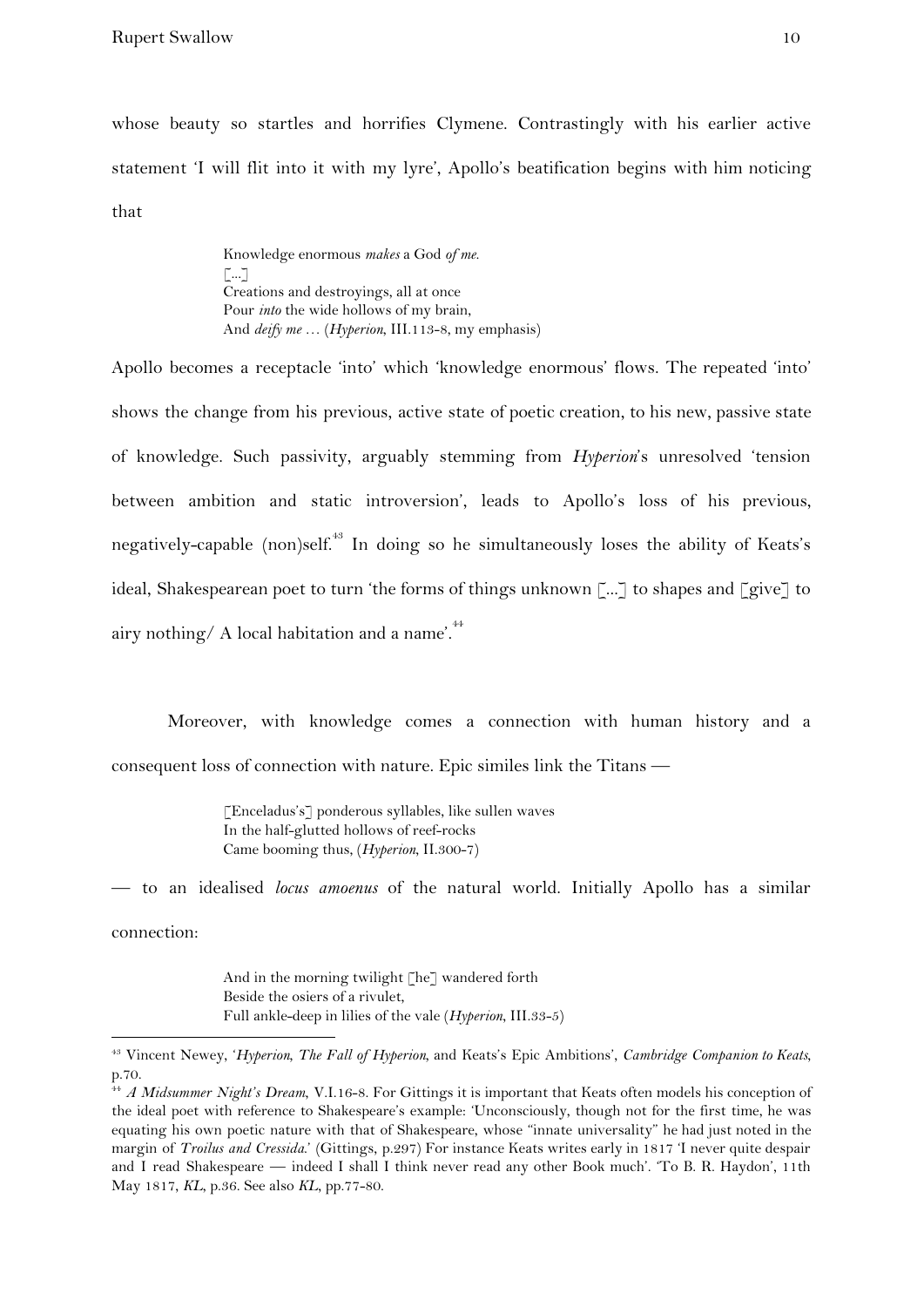However, as he ascends to godhead by the influx of 'knowledge enormous' Apollo begins a process of acculturation which severs this link, taking him out of his previous states both of innocence and negative capability. Such acculturation, as 'Names, deeds, grey legends, dire events, rebellions' (*Hyperion*, III.114) enter, and so define and shackle, his being, conflicts with the beneficent 'state of nature' he had previously occupied.<sup> $45$ </sup> At the climax of his apotheosis, racked by paroxysms of painful knowledge — 'Soon wild commotions shook him' (*Hyperion*, III.124) — Apollo is even described as the again-passive object of a cultic ritual:

> During the pain Mnemosyne upheld Her arms as one who prophesied. (*Hyperion*, III.133-4)

Hyperion and Apollo pre-apotheosis represent the same negatively-capable conception of poetry. Both are characterised by the 'half-ignorance and half-knowledge which Keats had once seen as the creative state'.<sup>46</sup> In fact, in January 1819, a month after the death of Tom and shortly before he finally gave the poem up, Keats notes the undesirability of knowledge: 'The more we know the more inadequacy we discover in the world to satisfy us — this is an old observation; but I have made up my Mind never to take any thing for granted'.<sup> $47$ </sup> Comments such as these suggest that Keats could not accept the rejection of negative capability implied by the transformation of the mortal Apollo and the simultaneous supremacy of this deity over Hyperion that transformation would affect.

<sup>45</sup> Jean-Jacques Rousseau, *The Social Contract and Discourses,* G.D.H. Cole, trans. (London and Toronto: J.M. Dent and Sons, 1923), p.40.

 $46$  Gittings, p.297.

<sup>47</sup> 'To the George Keatses', 31st December 1818, *KL,* p.285.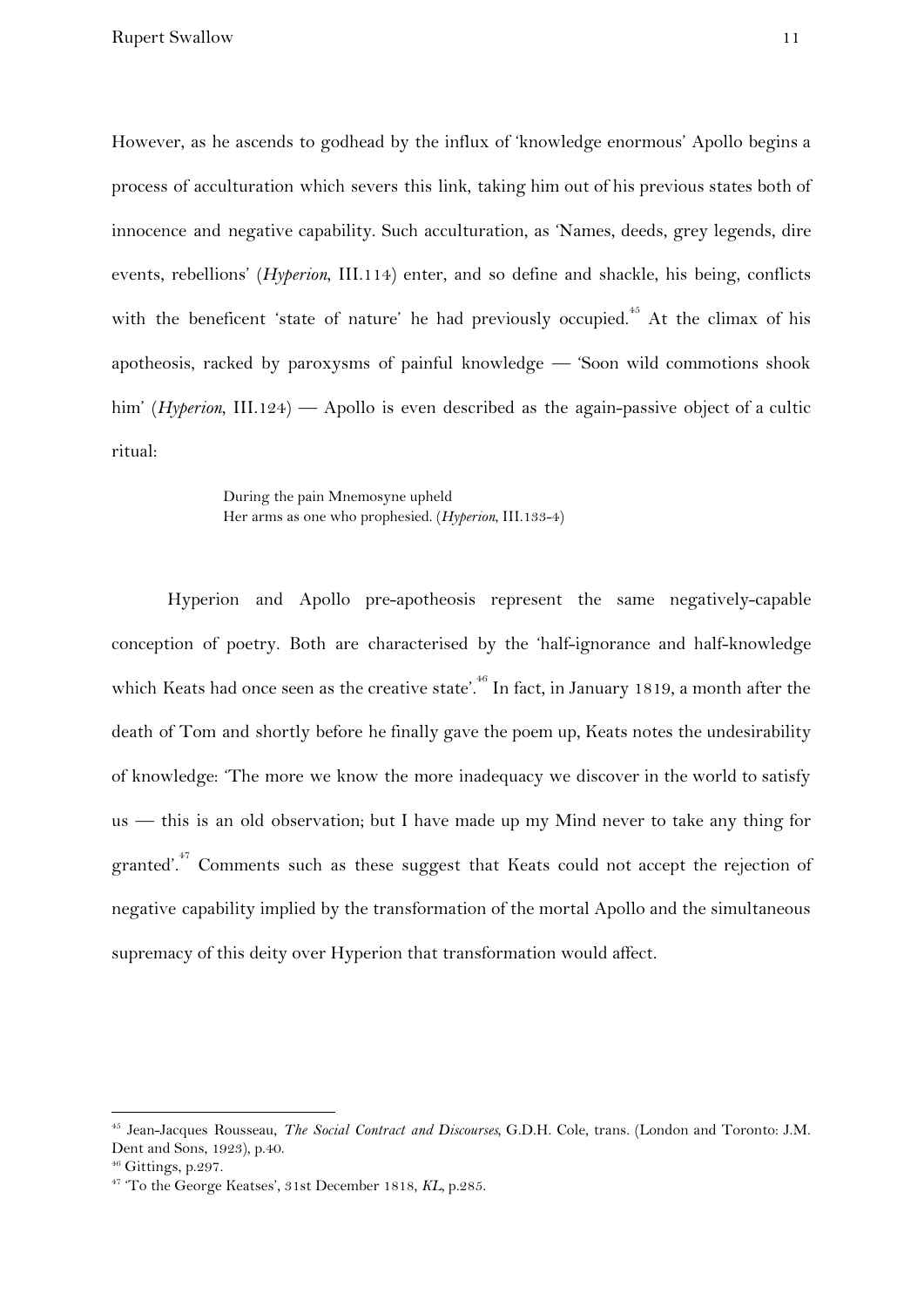Moreover at the very moment when Apollo is overwhelmed by knowledge — 'Apollo shrieked, and lo!' (*Hyperion*, III.135) — and completes his transformation, the poem breaks off. This perhaps exemplifies the importance of the 'camelion poet' to Keats's conception of poetic creation;  $48$  unable to accept this final indictment of his theory of negative capability, Keats cannot write further. In his search for poetic progression, Keats 'had thought himself to a creative standstill' and *Hyperion* consequently founders on the rocks of its own imaginative innovations.<sup>49</sup> With the influx of culturally-linked knowledge, poetry no longer 'comes  $\lceil ... \rceil$  as naturally as the leaves to a tree'<sup>50</sup> and so does not come 'at all'.<sup>51</sup> In so doing Keats, somewhat ironically, creates a fragment which exemplifies both the critical need to form a unitary opinion, and poetry's countervailing resistance to definitive interpretations.

\*

To conclude, Keats's statement — 'A Poet is the most unpoetical of any thing in existence; because he has no Identity - he is continually in for [sic] and filling some other body' — draws attention to points central to his poetic ideas.<sup>52</sup> It hints both at the poet's unsuitability as a subject of poetry themself, and, crucially, also posits a figure who assumes a polyvalent, associative position of imaginative sympathy. Such a conception of the 'camelion poet', suffused with negative capability, allows Keats the freedom to move between subject positions and creates the delightful ambiguities so characteristic of his verse.<sup>53</sup> However, Keats's attachment to this poetic philosophy is also the cause of his failure

<sup>51</sup> *KL*, p.121.

<sup>48</sup> *KL*, p.263.

<sup>49</sup> Gittings, p.297.

<sup>50</sup> 'To John Taylor', 27th February 1818, p.121. Moreover, the strain of his brother Tom's death had made the composition of book three a laboured process. I am indebted for this observation to Angus Graham-Campbell, in his address at the Athenaeum, 11th April 2018.

<sup>52</sup> *KL*, p.263.

<sup>53</sup> *Ibid.*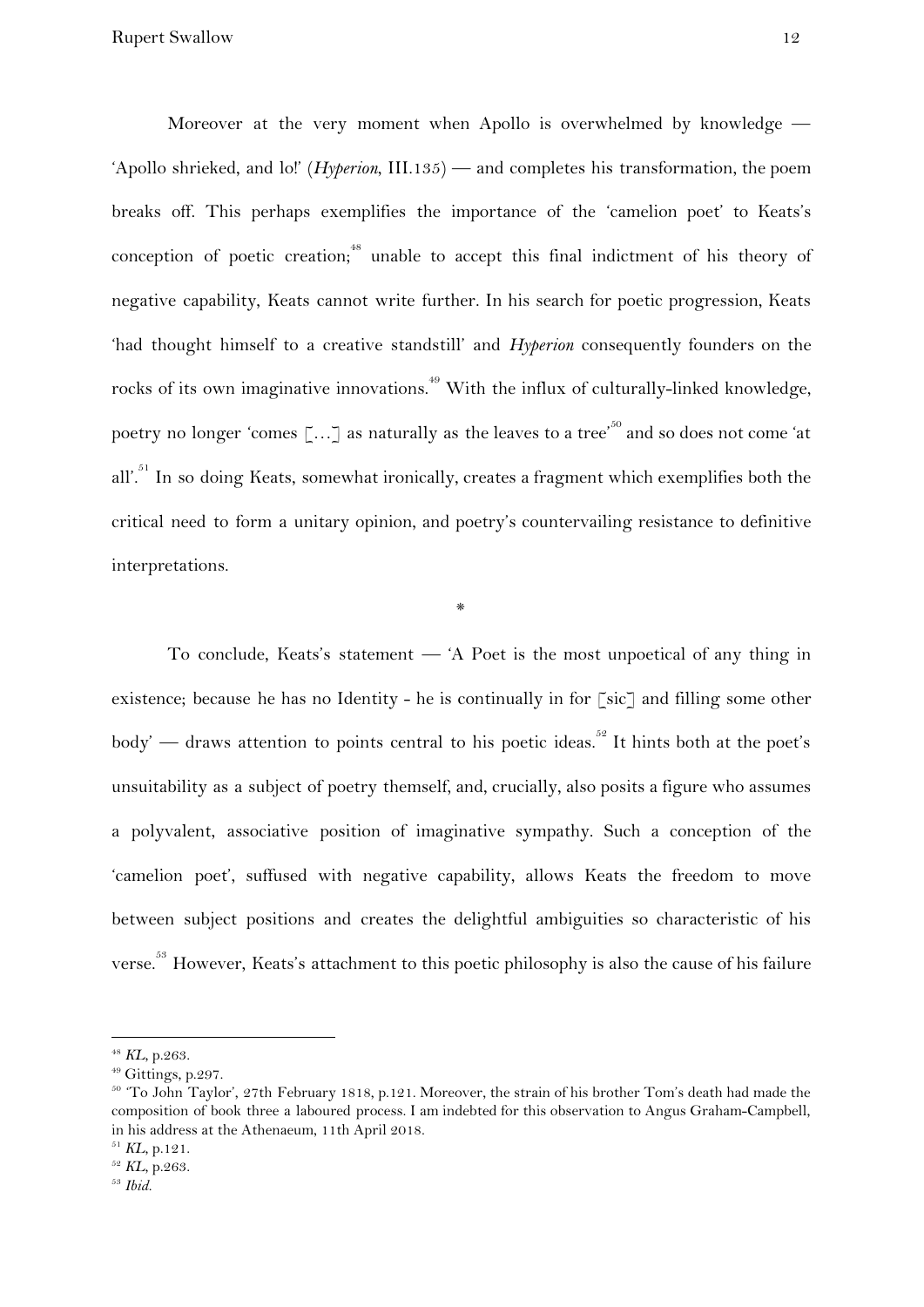to complete *Hyperion*. Unable to rescind his view of the importance of the quality of negative capability to the poet which continuing would have required, Keats broke off the poem.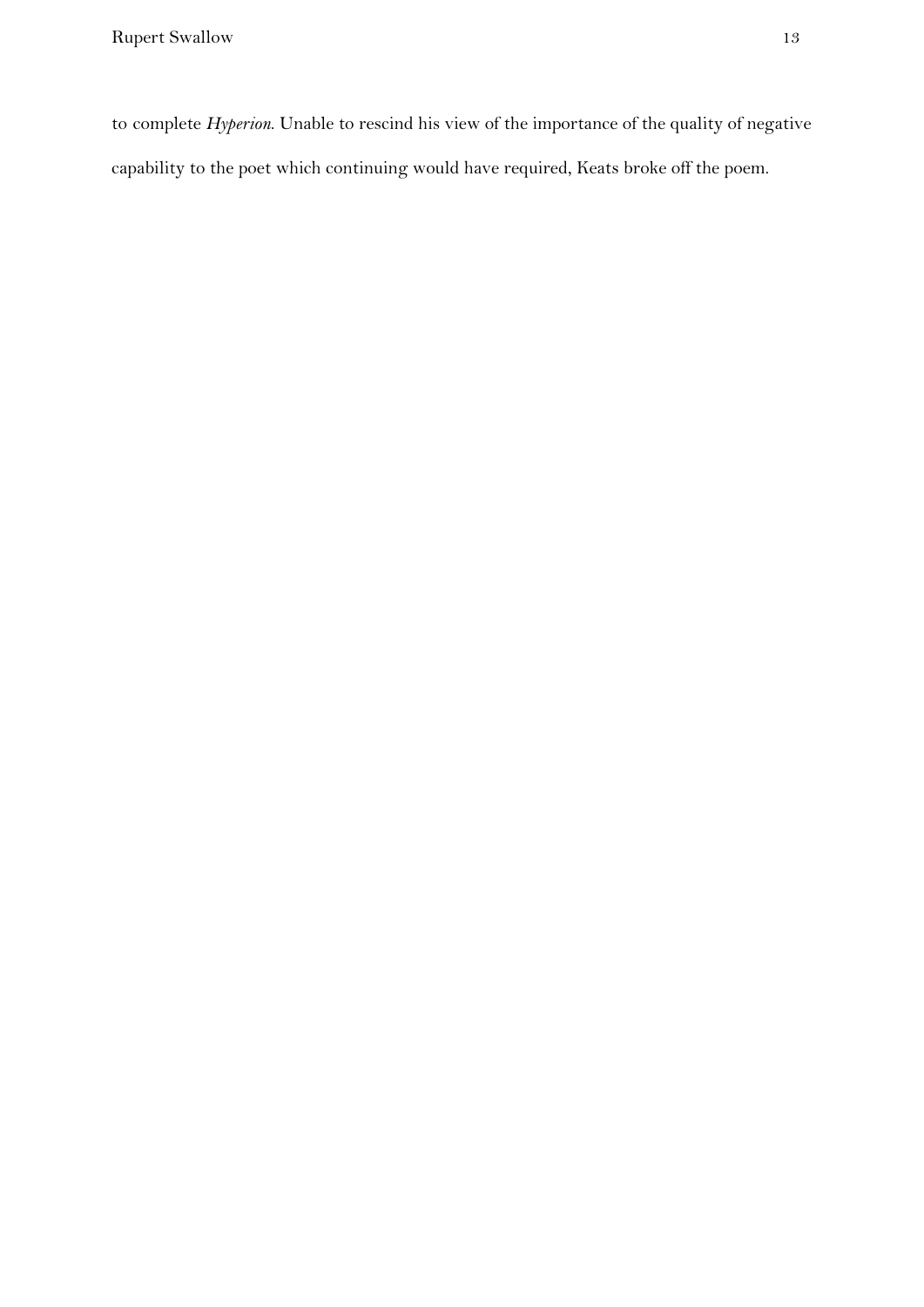## **BIBLIOGRAPHY**

## **Primary**

- Hazlitt, William, *The Spirit of the Age: or Contemporary Portraits* (Grasmere, Cumbria: Wordsworth Trust, 2004).
- Keats, John, *John Keats: Selected Poems*, John Barnard, ed. (London: Penguin, 2007).

— *John Keats: Selected Letters*, John Barnard, ed. (London: Penguin, 2014).

- Matthews, G.M., ed., *Keats: the Critical Heritage* (London: Routledge & Kegan Paul, 1971).
- Reidhead, Julia, ed., *The Norton Anthology of English Literature: Volume D, The Romantic Period,* 9th Edition (New York: W. W. Norton and Company, 2012).
- Rousseau, Jean-Jacques, *The Social Contract and Discourses,* G.D.H. Cole, trans. (London and Toronto: J.M. Dent and Sons, 1923).
- Shakespeare, William, *The Oxford Shakespeare: The Complete Works*, 2nd Edition, John Jowett, William Montgomery, Gary Taylor, and Stanley Wells, eds. (Oxford: Clarendon Press, 2005).

## **Secondary**

- Abrams, Meyer H., 'Structure and Style in the Greater Romantic lyric', *From Sensibility to Romanticism* (New York: Oxford UP, 1965).
- Baker, John, 'Dialectics and Reduction: Keats Criticism and the 'Ode to a Nightingale'', *Studies in Romanticism* (1988): 109-128.
- Bennett, Andrew J., '"Alone and Palely Loitering": The Reader in Thrall in Keats's 'La Belle Dame sans Merci'', *Style* (1990): 73-88.
- '"Hazardous Magic": Vision and Inscription in Keats's *The Eve of St. Agnes*' *Keats-Shelley Journal 41* (1992): 100-121.
- Crawford, A. W., 'Keats's 'Ode to the Nightingale'', *Modern Language Notes* 37.8 (1922): 476-481.
- Croker, John Wilson, 'Review of Keats's *Endymion'*, *Quarterly Review 19* (April 1818): 204-8.
- Ford, Newell F., 'Keats's "O for a Life of Sensations...!"', *Modern Language Notes* 64.4 (1949): 229-234.
- Gittings, Robert, *John Keats* (London: Heinemann, 1968).
- Graham-Campbell, Angus. '"O for A Draught of Vintage": Keats, Food and Wine', *The Keats-Shelley Review 17.1* (2003): 42-60.
- Lowe, Derek, 'Wordsworth's "Unenlightened Swain": Keats and Greek Myth in 'I Stood Tip-Toe upon a Little Hill'', *Keats-Shelley Journal 57* (2008): 138-156.
- MacMaster, Anne C., and Holly M. Sypniewski, 'Interpolation as Inspiration: "Sight-Wonder" in Keats, Chapman, and Homer', *Keats-Shelley Journal 58* (2009): 25-31.
- Ricks, Christopher. 'Keats and Embarrassment', *The Emotions: Social, Cultural and Biological Dimensions* (1996): 117-31.
- Saglia, Diego, 'Interior Luxury and Poetic Narratives of Identity: From Tighe and Hunt to Keats and Tennyson', *Keats-Shelley Journal 52* (2003): 130-165.